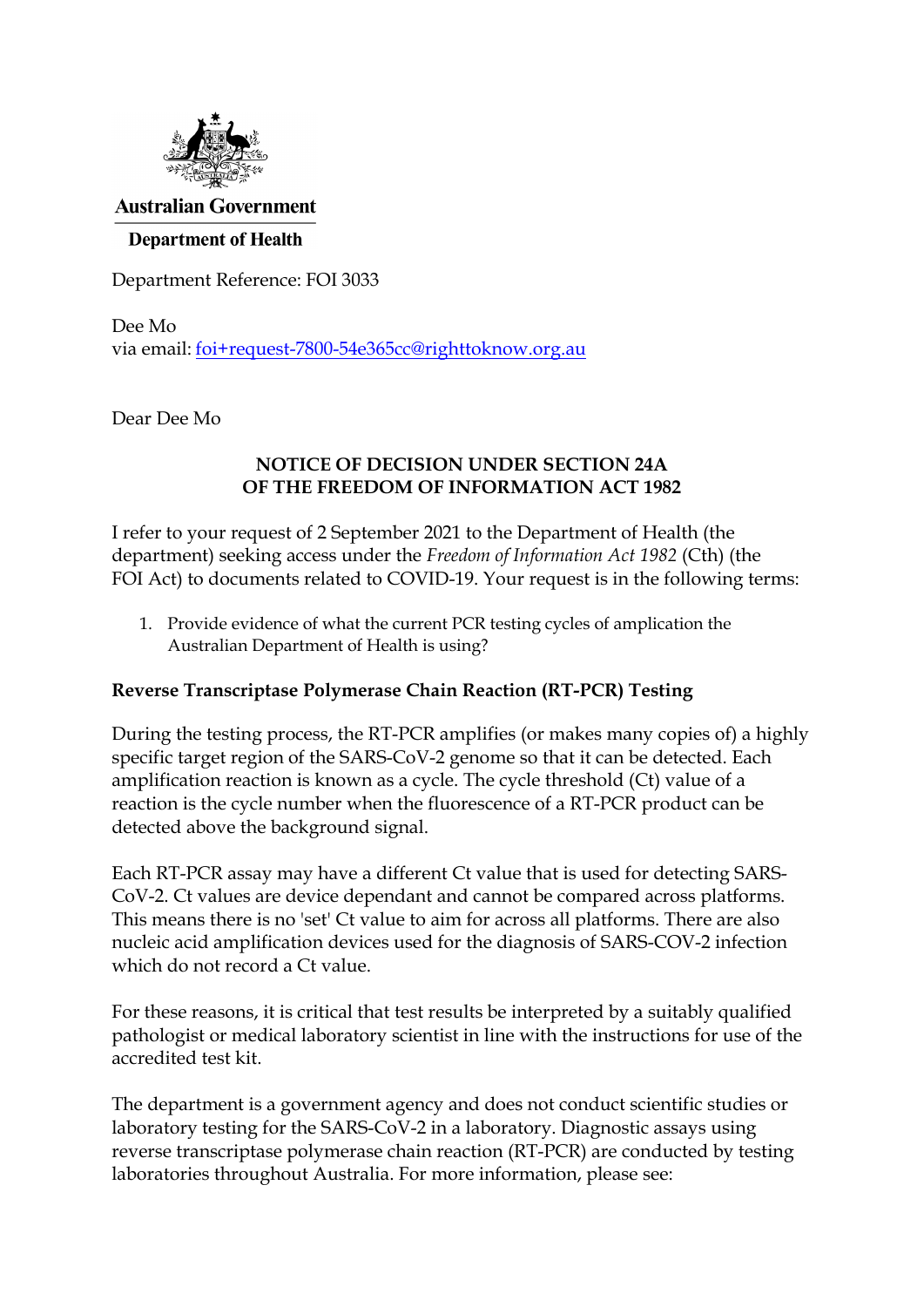[https://www.health.gov.au/resources/publications/phln-guidance-on-laboratory-testing](https://www.health.gov.au/resources/publications/phln-guidance-on-laboratory-testing-for-sars-cov-2-the-virus-that-causes-covid-19)[for-sars-cov-2-the-virus-that-causes-covid-19.](https://www.health.gov.au/resources/publications/phln-guidance-on-laboratory-testing-for-sars-cov-2-the-virus-that-causes-covid-19)

I would also like to inform you that the department does not have access to all documents created by, received by, or stored by other government entities. You might like to submit a request for access to documents held by a particular Commonwealth, State or Territory agency if you would like access to documents held by that entity.

Attached to this email is an article published in the Daily Telegraph on 13 August 2021 that may be of interest to you.

# **FOI decision**

I am authorised under subsection 23(1) of the FOI Act to make decisions in relation to Freedom of Information requests. I am writing to notify you of my decision in response to your request.

The FOI Act provides a mechanism for individuals to request access to documents held by relevant entities. It is not a mechanism for asking questions or seeking information that the entity does not hold in documents.

Appropriate steps have been taken to find documents you have requested including consultation with relevant departmental officers and searches of departmental file management systems.

I am satisfied, on the basis of the consultation undertaken and the searches conducted, that the department, including the Therapeutic Goods Association, does not hold any documents referred to in your request.

As a consequence, relying on section 24A of the FOI Act, I cannot provide access to the documents you requested.

# **FOI review rights**

If you are dissatisfied with my decision, you may apply for a review.

# Internal review

Under section 54 of the FOI Act, you may apply for internal review of this decision. In accordance with section 54B of the FOI Act, an application for internal review must be made in writing within 30 days after the day you are notified of this decision (or such further period as the department allows). To assist in the internal review process, please provide reasons you consider the review of my decision is necessary.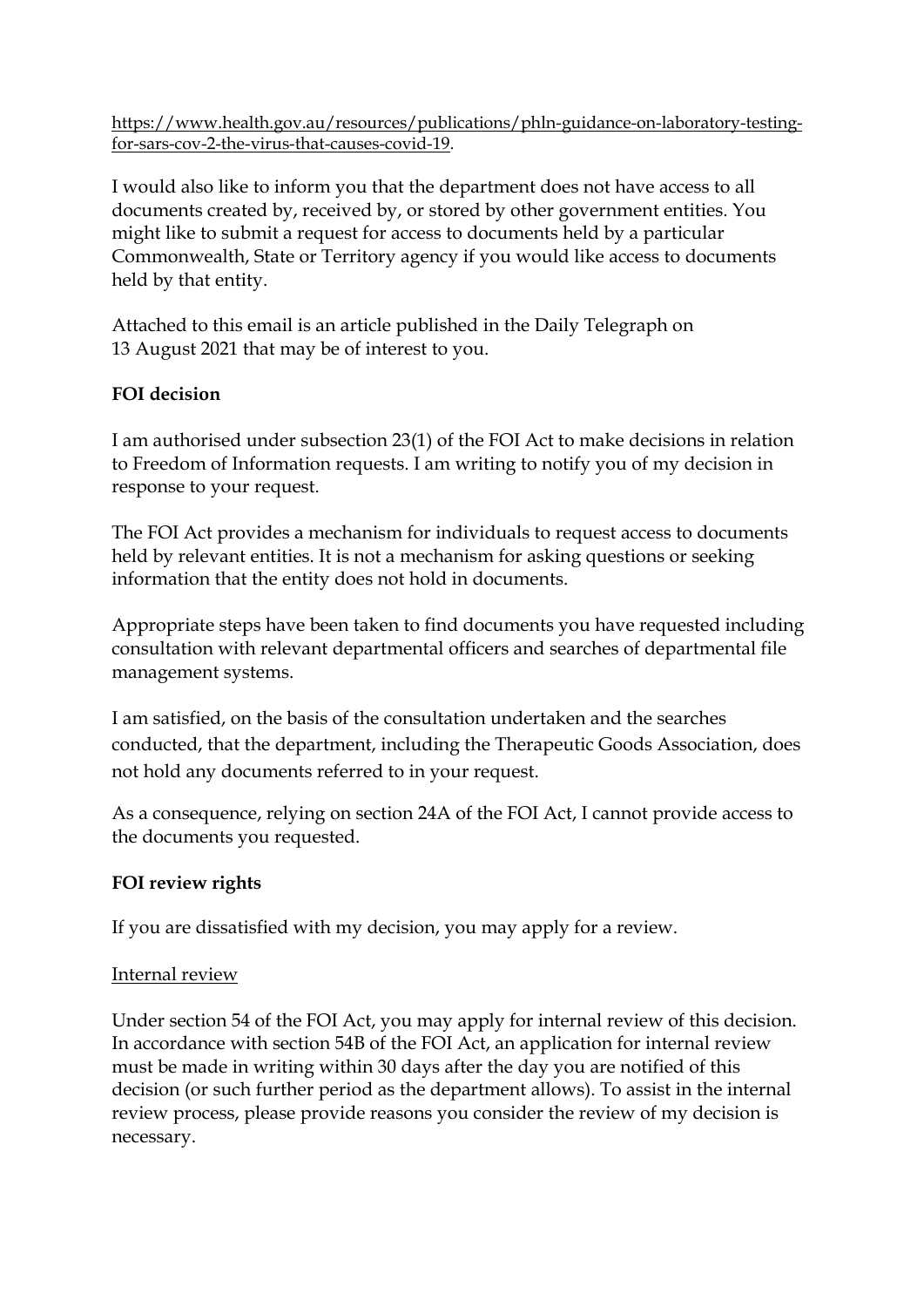The internal review will be carried out by another officer of this department within 30 days of receipt of your application.

An application for an internal review should be addressed to:

Email: [FOI@health.gov.au](mailto:xxx@xxxxxx.xxx.xx)  Mail: FOI Unit (MDP 516) Department of Health GPO Box 9848 CANBERRA ACT 2601

### Information Commissioner review

Alternatively, under section 54L of the FOI Act, you may apply to the Office of the Australian Information Commissioner (OAIC) for review of my decision by the Information Commissioner (IC).

In accordance with subsection 54S(1) of the FOI Act, an IC review application in relation to a decision covered by subsection 54L(2) (access refusal decisions) must be made in writing within 60 days after the day you are notified of this decision (if you do not request an internal review).

More information about IC review is available on the OAIC website at: <https://www.oaic.gov.au/freedom-of-information/reviews/>

The OAIC can be contacted by: Phone: 1300 363 992 Email: [enquiries@oaic.gov.au](mailto:xxxxxxxxx@xxxx.xxx.xx)

# **Complaints**

If you are dissatisfied with action taken by the department, you may also make a complaint.

### Complaint to the department

Complaints to the department are covered by the department's privacy policy. A form for lodging a complaint directly to the department is available on the department's website: <https://www.health.gov.au/about-us/contact-us/complaints>

### Complaint to the IC

Information about making a complaint to the IC about action taken by the department is available on the OAIC website: